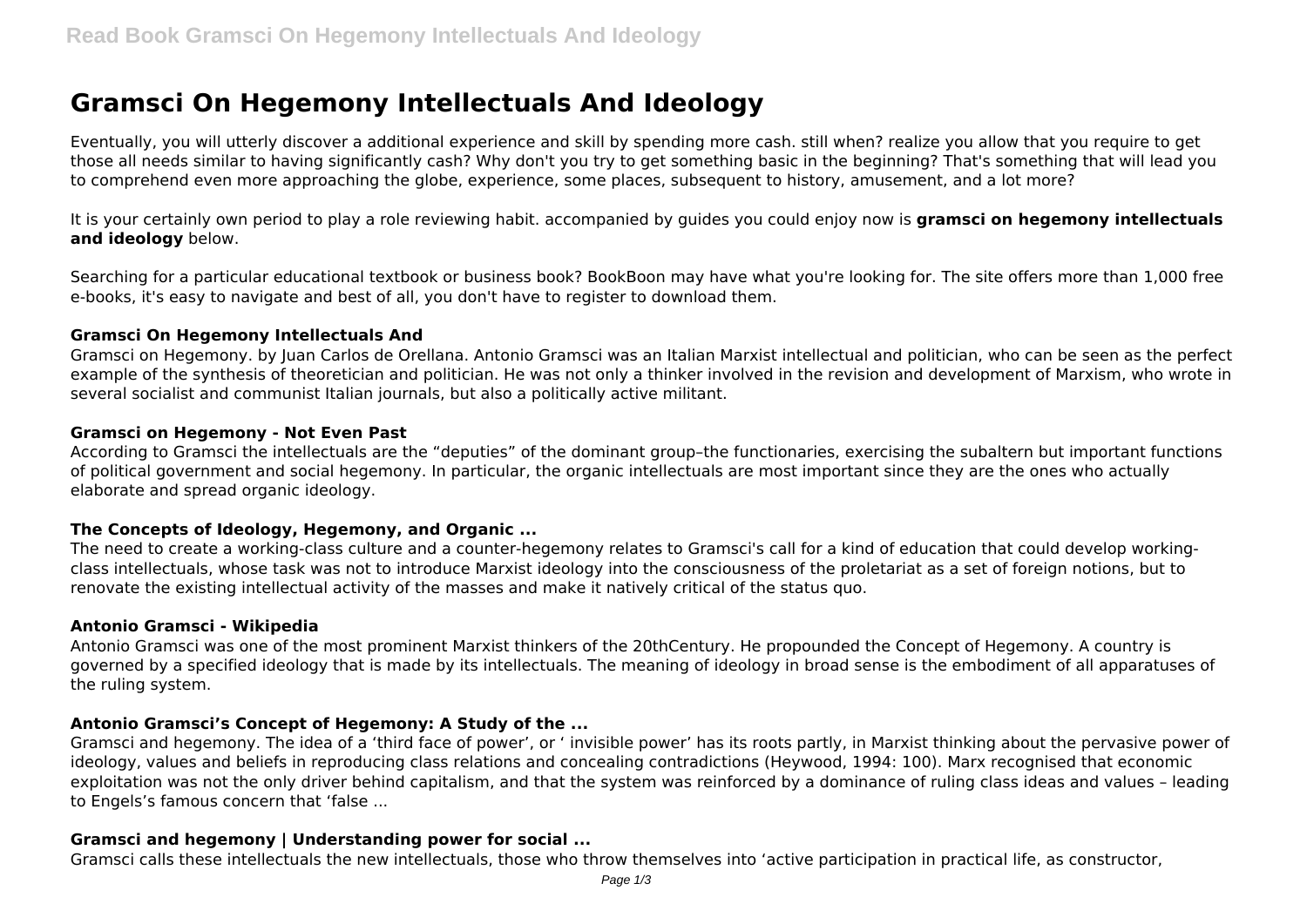organiser, permanent persuader'. The permanent persuader, the new intellectual, Gramsci notes, is the person who is devoted to working to alleviate the grievances of the people, to elaborate popular consciousness, to push the suffocating narrowness of thought outwards and make more and more space for popular struggles to sustain themselves and win.

# **What Antonio Gramsci Taught Us About Intellectuals**

The Italian philosopher Antonio Gramsci developed the concept of cultural hegemony out of Karl Marx's theory that the dominant ideology of society reflects the beliefs and interests of the ruling class.

# **What Is Cultural Hegemony?**

Gramsci on the Intellectuals. The Italian Marxist Antonio Gramsci (1891-1937) has widely and rightly been seen as making a significant contribution to the Marxist understanding of the role of intellectuals. Like Marx and Engels he argued for a democratic conception of intellectual activity.

#### **On Intellectuals | Historical Materialism**

The Prison Notebooks were a series of essays written by the Italian Marxist Antonio Gramsci. Gramsci was imprisoned by the Italian Fascist regime in 1926. The notebooks were written between 1929 and 1935, when Gramsci was released from prison on grounds of ill-health. His friend, Piero Sraffa, had supplied the writing implements and notebooks. Gramsci died in April 1937. He wrote more than 30 notebooks and 3,000 pages of history and analysis during his imprisonment. Although written unsystematic

#### **Prison Notebooks - Wikipedia**

•State power and hegemony •Intellectuals •Imaginaries, ideology, and social domination . Comte Destutt de Tracy •Ideology introduced in 1796 by Destutt de Tracy, who defined it as the science of the formation of ideas ... Gramsci on Hegemony, Intellectuals, and Ideology ...

# **Gramsci on Hegemony, Intellectuals, and Ideology**

For Gramsci, hegemony was a form of control exercised primarily through a society's superstructure, as opposed to its base or social relations of production of a predominately economic character. In Marxism and Literature, Raymond Williams identifies three ways in which "superstructure" is used in the work of Karl Marx, including:

#### **Hegemony in Gramsci – Postcolonial Studies**

Antonio Gramsci (1891 – 1937) was a leading Italian Marxist. He was an intellectual, a journalist and a major theorist who spent his last eleven years in Mussolini's prisons. During this time, he completed 32 notebooks containing almost 3,000 pages.

# **Antonio Gramsci, schooling and education – infed.org:**

Gramsci spoke about the Intellectuals and gave a distinction between the kind of Intellectuals : He talked about organic intellectuals who were often regarded as the caretakers of the dominant groups, who even performed the functions of exercising social and political hegemony.

# **Antonio Gramsci: Biography, Contributions, Cultural Hegemony**

Gramsci traveled to Vienna in 1923, where he met Georg Lukács, a prominent Hungarian Marxist thinker, and other Marxist and communist intellectuals and activists who would shape his intellectual work.

# **Antonio Gramsci - Biography and Intellectual Contributions**